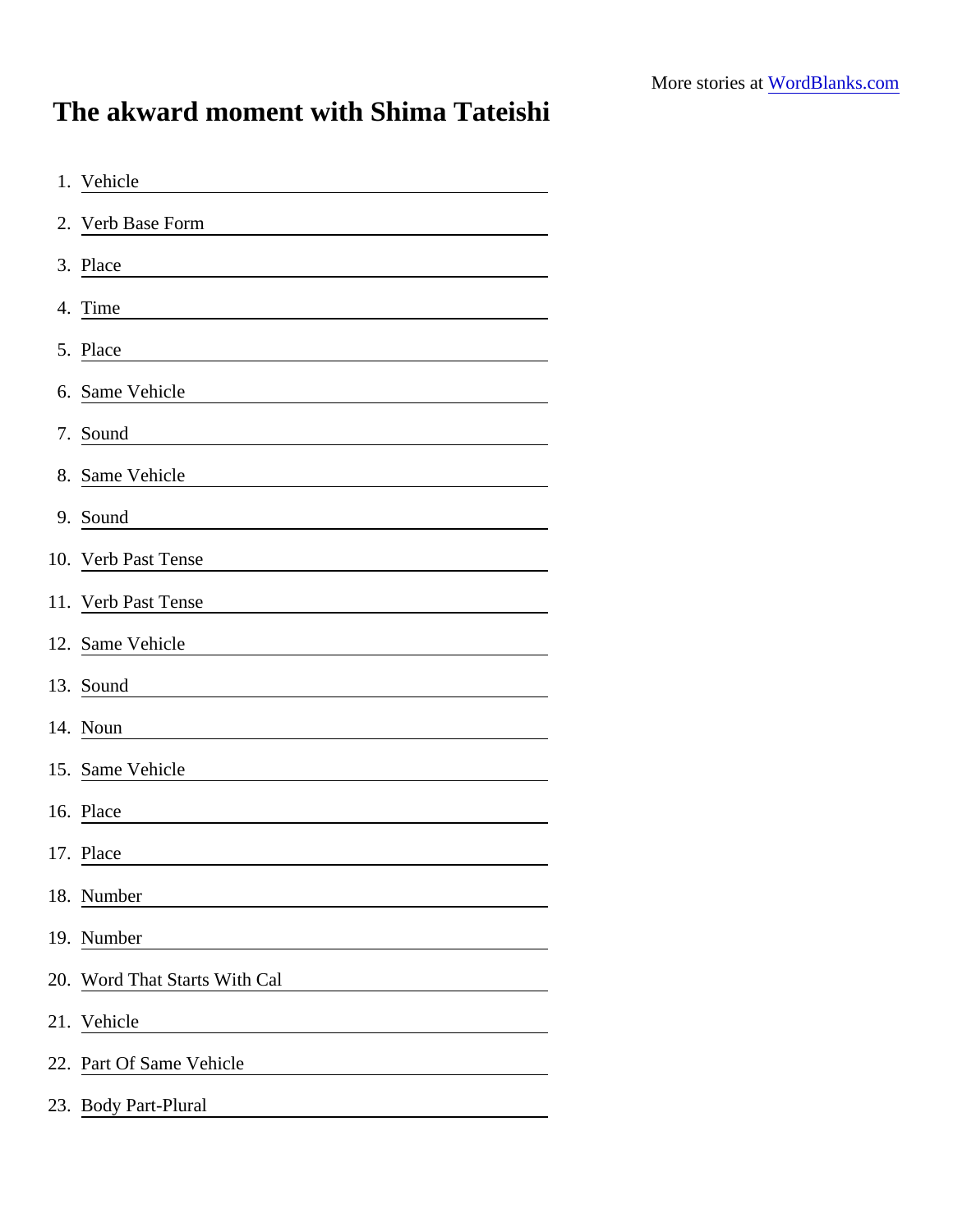| 24. | Direction |
|-----|-----------|
|     |           |

25. Type Of Moving 26. Liquid 27. Same Liquid 28. Place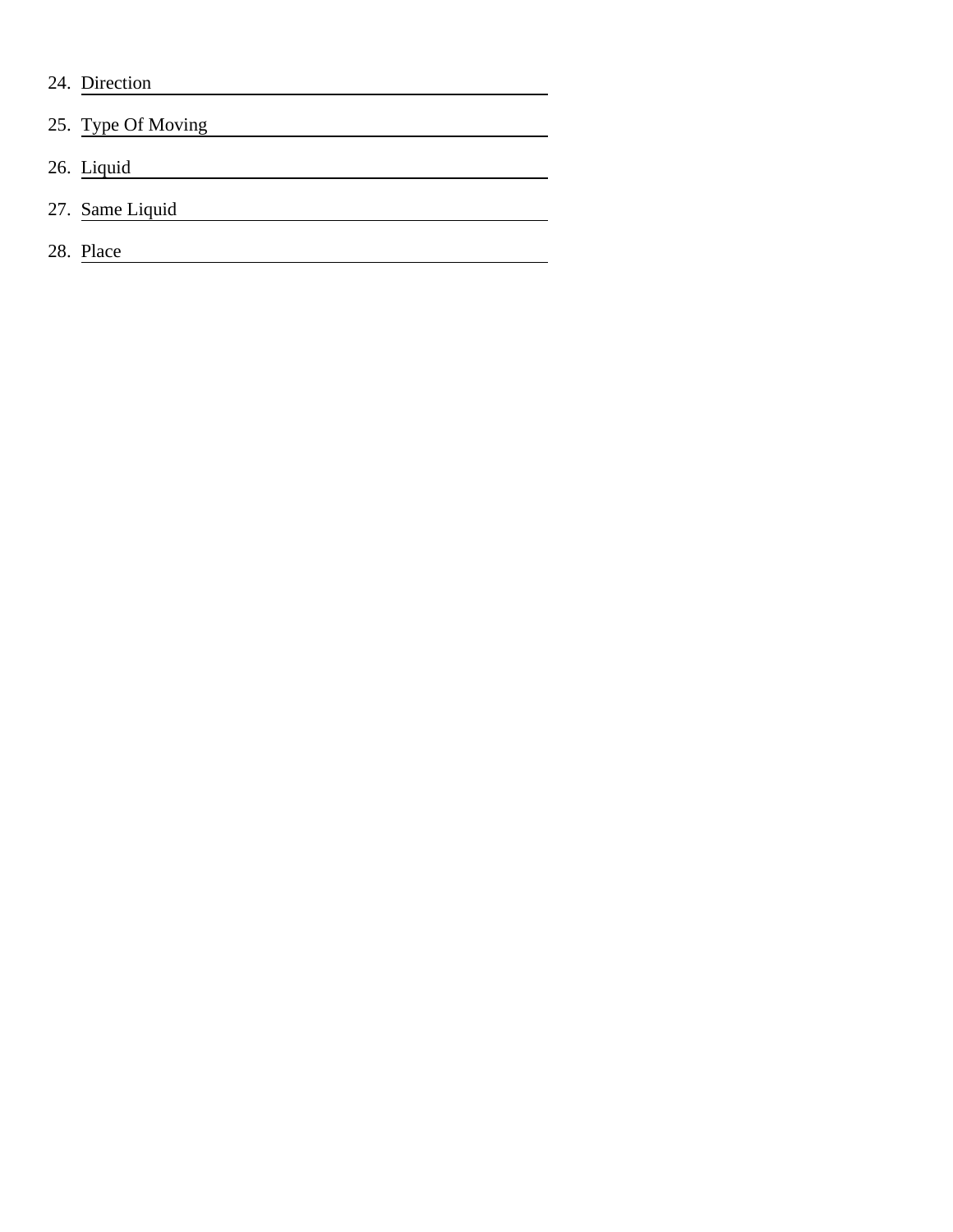## **The akward moment with Shima Tateishi**

" Vehicle a starboard!" Lext Verb Base Form out from the place , it was time , it started to snow Shima ran out of the place . At first they didn't see the same vehicle , then lext saw a flash, sound sweeee he saw the same vehicle his heart dropped "GET DOWN!!" he yelled boo sound , the shell didn't hit the Harekaze it hit nearby in the water and the Harekaze Verb Past Tense . The ship  $V_{\text{erb} \text{ Past Tense}}$  heavily. Lext tripped, he tripped on Tama-Chan, their lips touched. At first Tama-Chan was surprised, then she became part of the moment. lext stepped back "Oh my god! I'm so sorry!" Tama-Chan grabbed his neck and kissed him, completely ignoring they were getting fired at, also ignoring the glare from the other same vehicle . lext turned. Sound ! A Noun rifle crashed from the other same vehicle lext fell to the ground. Red was slowly staining the deck. "AAA" Lext screeched Tama-Chan immediately knew what was happening Tama-Chan then started to cry. Tama-Chan ran in the place and went down to the place she grabbed the biggest scoped rifle she could find. Tama-Chan grabbed  $a$  number cal BMG. The number word that starts with cal rifle is strong enough to stop a vehicle in a single shot near the part of same vehicle . She couldn't see the sniper. Suddenly she saw the glare, she fired, and she saw the glare fall of the side of the ship. she got kicked of her body part-plural **.** lext was leaned up against the direction **direction** turret when he called her over "Shima I love you, more than anyone I've ever met." Lext says "Me too..." Shima sniffled. Lext we of moving his fingers through her hair "I would kiss you if I wouldn't get liquid on you..." lext said, then he remembered he had same liquid on his hands. "Oh wait.. I already DID that.." Lext started to chuckle as